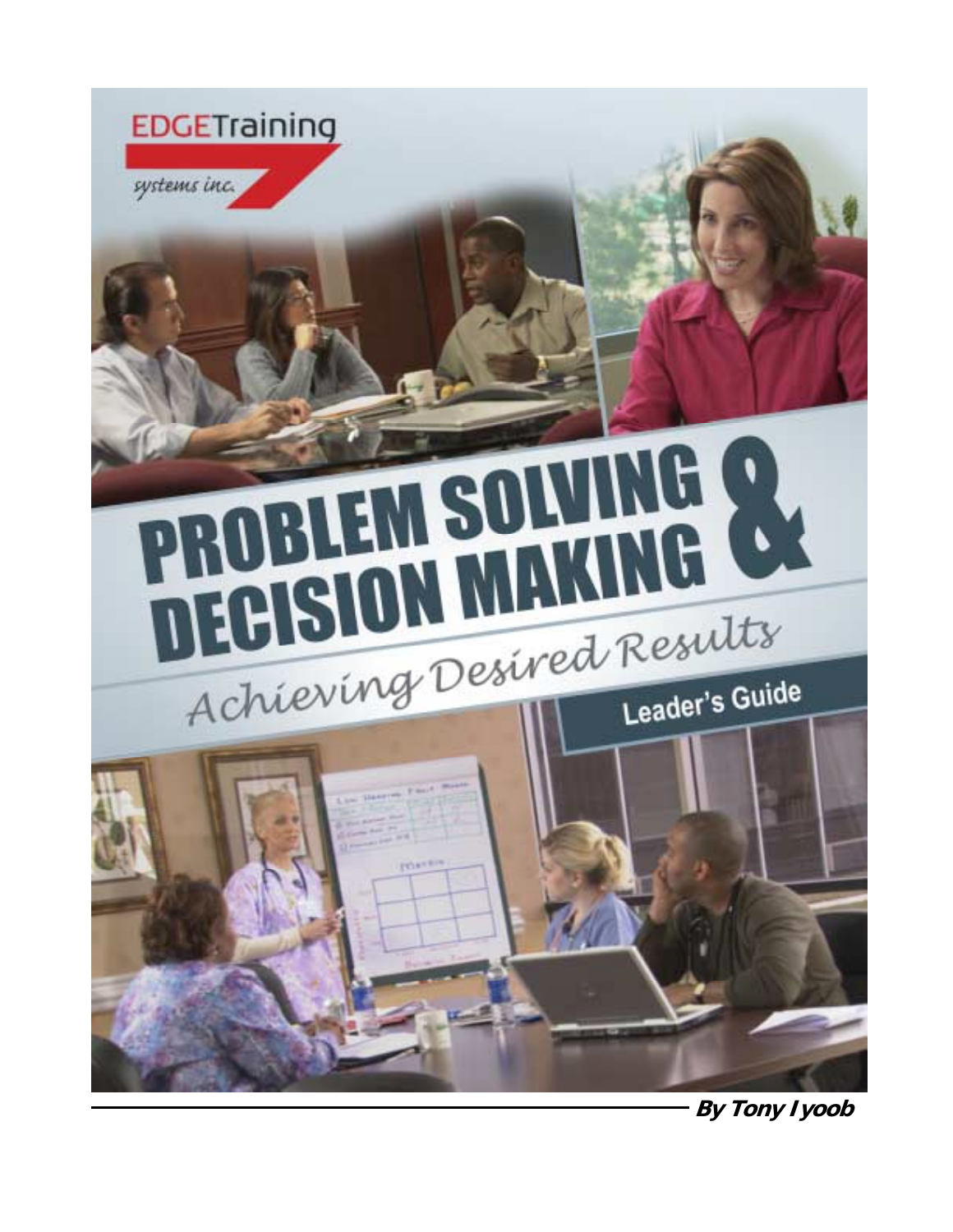

Copyright @ 2007, Edge Training Systems, Inc.

All rights reserved. No part of this publication may be reproduced, stored in a retrieval system, or transmitted in any form or by any means, electronic, mechanical, photocopying, recording, or otherwise, without prior permission of the publisher.

Published by: Edge Training Systems, Inc., 491 Southlake Boulevard, Richmond, VA 23236 800-476-1405, www.edgetraining.com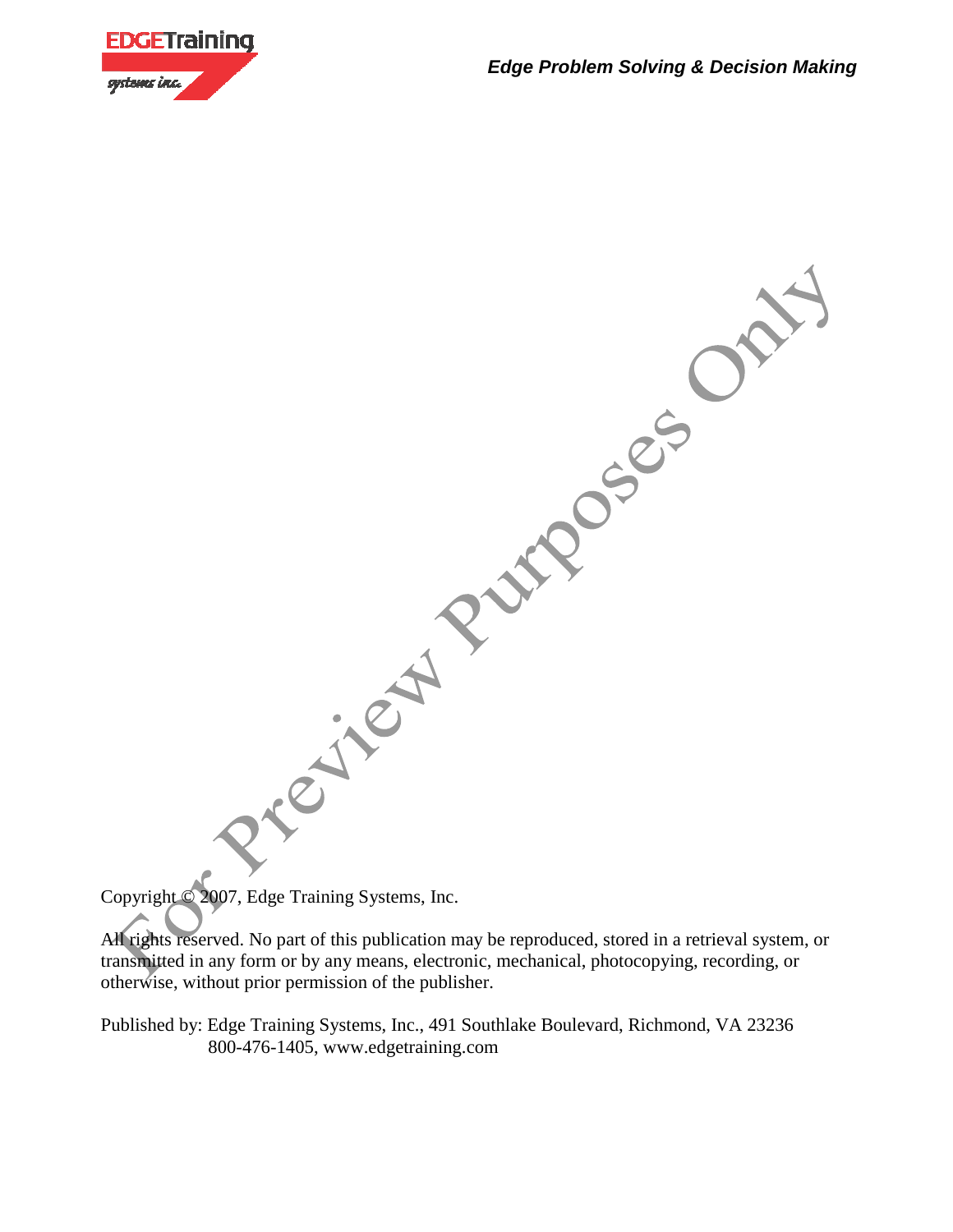

# Problem Solving & Decision Making Leader's Guide

| <b>Purpose:</b>                 | This course is designed to help participants explore the best<br>practices for problem solving & decision making in the midst of<br>complex and chaotic environments.                                                                                                                                                                                                                                           |
|---------------------------------|-----------------------------------------------------------------------------------------------------------------------------------------------------------------------------------------------------------------------------------------------------------------------------------------------------------------------------------------------------------------------------------------------------------------|
| <b>Audience:</b>                | This class is designed for employees at all levels of development.                                                                                                                                                                                                                                                                                                                                              |
| <b>Class Size:</b>              | Approximately 12 to 24 participants.                                                                                                                                                                                                                                                                                                                                                                            |
| Workshop<br>Timeline:           | The above Gantt Chart shows a visual of the class timeline. Blue<br>bars represent lecture, Red bars represent group activities or<br>interaction, and Purple Bars represents Video Component.                                                                                                                                                                                                                  |
| Materials/<br><b>Equipment:</b> | The following materials are recommended for this course:<br>Video: Problem Solving & Decision Making<br>Flipchart stand and paper or dry erase board<br>Notepaper<br>Tent cards or name tags<br>Edge Problem Solving & Decision Making Workbook,<br>PowerPoint & Projector                                                                                                                                      |
| Organization:                   | The Leader's guide is designed to be used with the supporting<br>Participant Course Book and the video titled Problem Solving &<br>Decision Making. Leader's notes are to the right of the<br>corresponding slide                                                                                                                                                                                               |
| <b>Duration:</b>                | 2 to 4 hours.                                                                                                                                                                                                                                                                                                                                                                                                   |
| <b>Summary</b>                  | The activities in this Course Book are designed to allow the<br>instructor to tailor the curriculum to fit specific class needs. Some<br>activities may be altered or omitted. Depending on time allotment<br>and participant needs, instructors may wish to omit certain<br>activities. Additionally certain activities can be expanded to include<br>individual, partner, small group or whole class options. |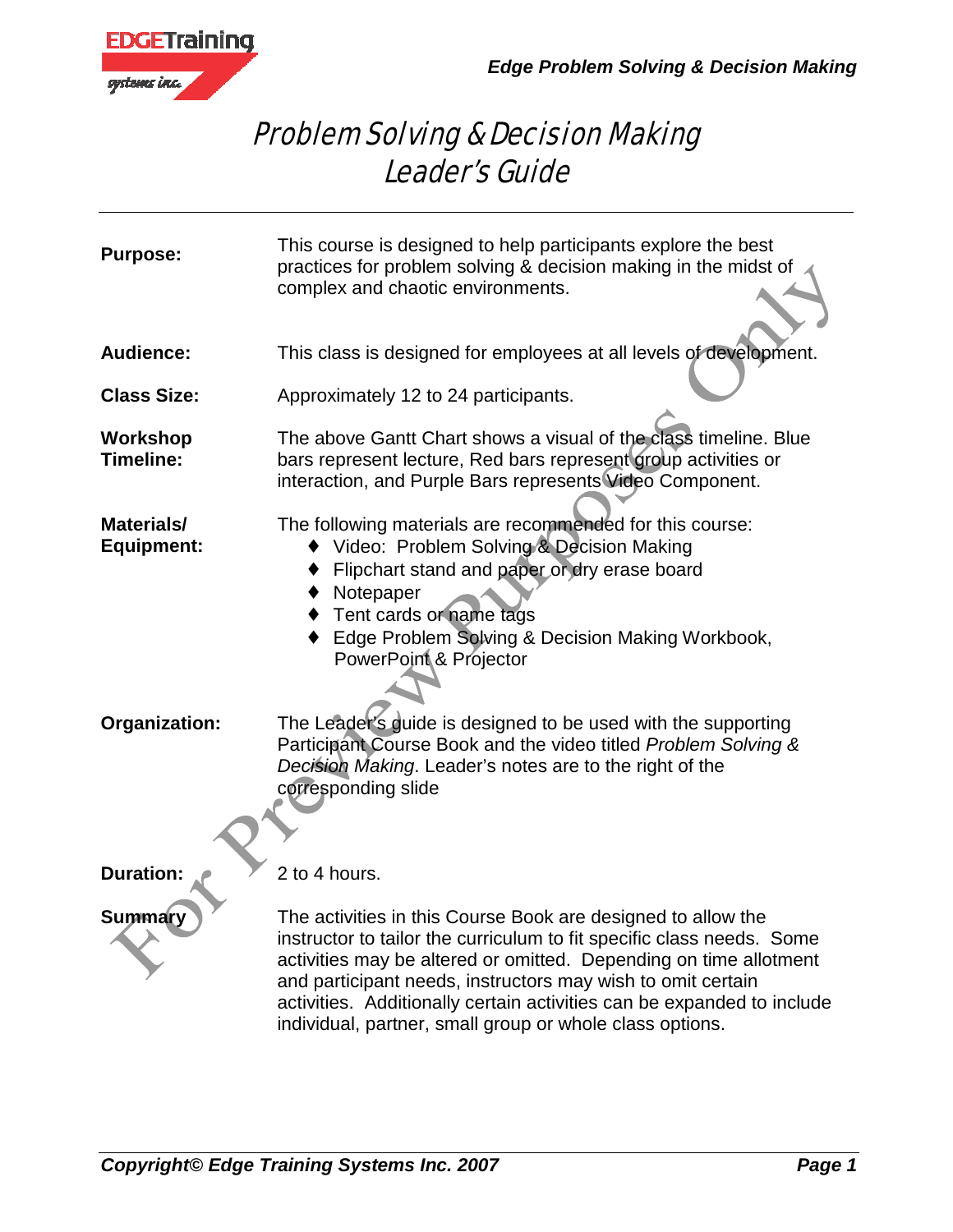

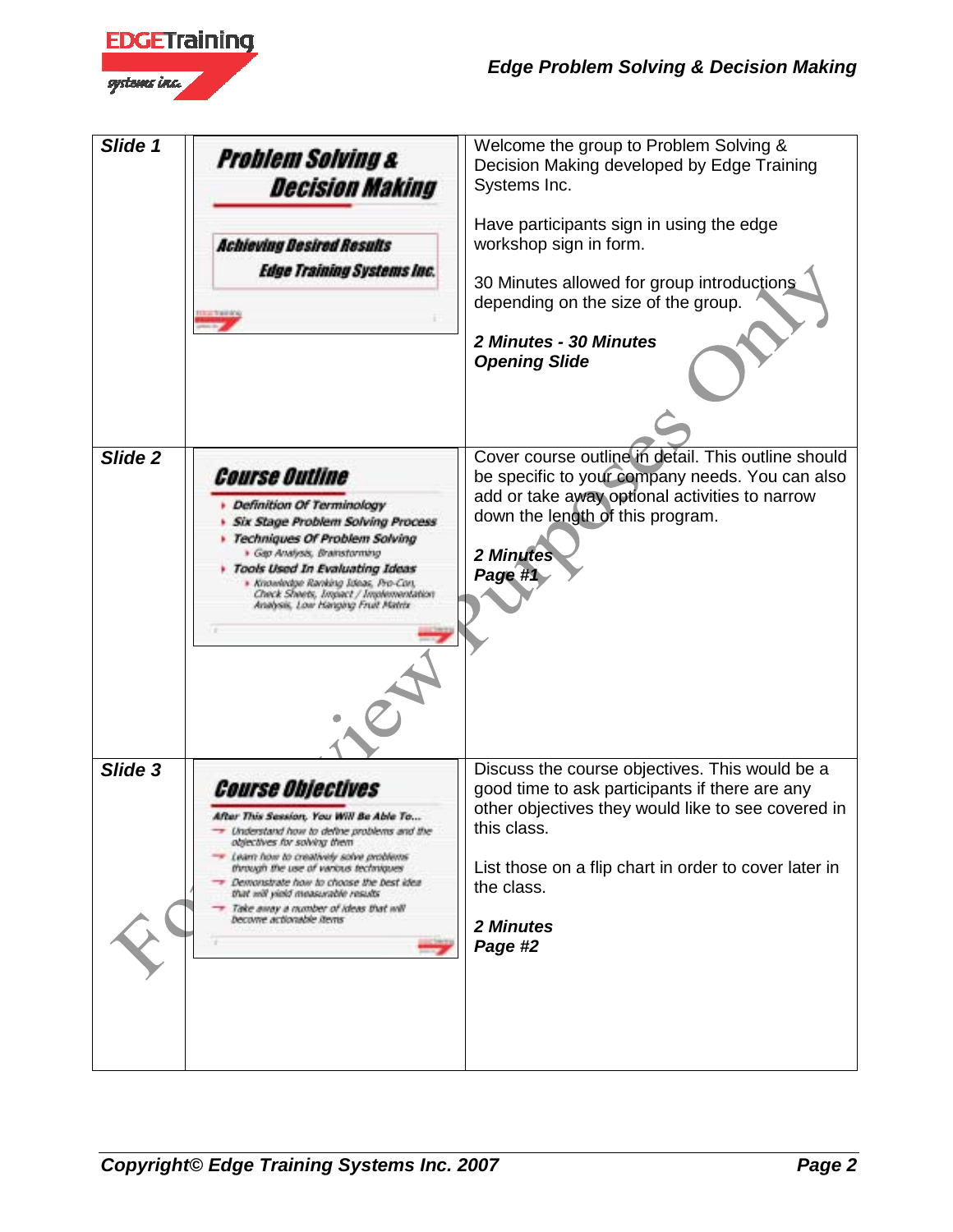

| Slide 4 | <b>Farmer's Land Bequest</b><br>Subalvick a former's property spec<br>his death into four pieces of equal<br>lize and sligge for distribution to his<br>four affigering. All love given to each<br>effapring most be adjoining itself.<br>ind it can not be distributed                                                                                                                                                                     | <b>Activity</b><br>The Farmer's Land Bequest, follow directions on<br>screen.<br>When participants finish the activity, draw the<br>correct solution on the board. Explain that the<br>purpose of this exercise was to encourage<br>creative thought and to put them into a frame of<br>mind to solve problems as a team.<br><b>5 Minutes</b><br>Page #3                                                                                                                                                          |
|---------|---------------------------------------------------------------------------------------------------------------------------------------------------------------------------------------------------------------------------------------------------------------------------------------------------------------------------------------------------------------------------------------------------------------------------------------------|-------------------------------------------------------------------------------------------------------------------------------------------------------------------------------------------------------------------------------------------------------------------------------------------------------------------------------------------------------------------------------------------------------------------------------------------------------------------------------------------------------------------|
| Slide 5 |                                                                                                                                                                                                                                                                                                                                                                                                                                             | Answer Key: Explain we are probably stuck in a<br>paradigm of how to solve this. This forced you to<br>think outside the box for the solution.<br>What previous experiences have you had that<br>made it more difficult/easier to solve this<br>problem?<br>What general type of problem is this?<br>What general principles could you invoke to aid<br>you in solving future problems of similar nature?                                                                                                         |
| Slide 6 | <i>Definition Of Terms</i><br><b>Problem</b><br>> A gaestion or citaation that presents doubt, perplexity<br>or difficulty - scenething that needs to be corrected.<br>Symptom<br>A phenomenon or circumstance considered as an<br>indication or characteristic of a condition or event.<br><i><b>Cause</b></i><br>Something that produces an effect, result, or<br>CONSIGNIES<br>Solution<br>> The method or process of selving a problem. | It is important for participants to understand the<br>terminology before we begin.<br>People think of problems and solutions going<br>hand-in-hand. We are driven to find solutions<br>when we are confronted with problems.<br>We often mistake symptoms for problems. We<br>will talk about how to drill down deeply to find the<br>real problem and the cause so you can begin to<br>try to find solutions. Solutions are possibilities,<br>ideas, strategies, desired results.<br><b>3 Minutes</b><br>Page #4 |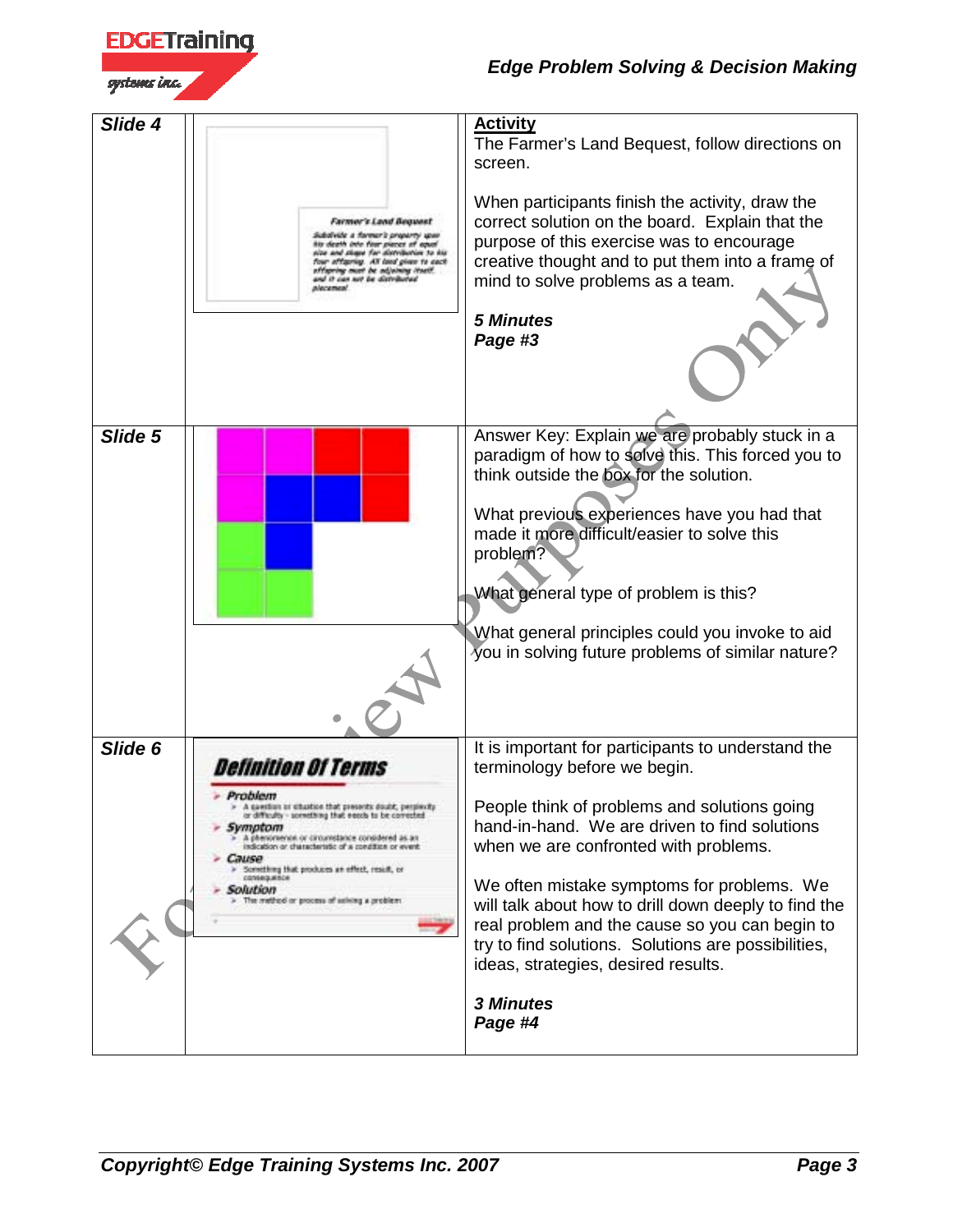

| Slide 7 | Problem Solving Video<br>As You Watch The Video, Please<br>Take Note Of The Six Steps In<br><b>The Problem Solving Process</b><br>Record Your Ideas On Page #5 Of<br><b>Your Workbook</b>                                                                                                                                                                                                                                                                                        | Show the Problem Solving & Decision Making<br>Video. Prep participants to take notes regarding<br>the 6-step process in their workbook on page #5.<br><b>Video</b><br><b>24 Minutes</b><br>Page #5                                                                                                                                                                                                                                                             |
|---------|----------------------------------------------------------------------------------------------------------------------------------------------------------------------------------------------------------------------------------------------------------------------------------------------------------------------------------------------------------------------------------------------------------------------------------------------------------------------------------|----------------------------------------------------------------------------------------------------------------------------------------------------------------------------------------------------------------------------------------------------------------------------------------------------------------------------------------------------------------------------------------------------------------------------------------------------------------|
| Slide 8 | Problem Solving Process<br><b>Define The Problem</b><br>identify Root Cause, Mfurt Needs To Se Food?<br><b>Avalyze The Problem</b><br>- Geller Current State & Future Desired State<br><b>Develop Solutions</b><br><b>University of Lines</b><br><b>Evaluate Salvulans</b><br>Spotentatically Librarily Univers & Europes<br>Choose & Implement The Best Solution<br>Creato Action Rens, Timelines, Measurable Kesuth<br>Follow Up & Evaluate Program<br>Exclude & Adapt Soldier | Review the six step process of solving problems.<br>We will cover steps $1 - 6$ in more detail in this<br>class.<br><b>3 Minutes</b><br>Page #6                                                                                                                                                                                                                                                                                                                |
| Slide 9 | Problem Solving Process<br><b>1. Define The Problem</b><br>- Get the facts, who, what, when, where,<br>why, and how<br>Make sure that what looks like a problem<br>is not just a symptom.<br>- Drill down to the cause of the problem by<br>asking "why" a number of times<br>Look for something that changed at the<br>same time the problem arose                                                                                                                              | <b>Step #1Defining The Problem</b><br>This step allows us to determine the root cause<br>and treat the problem, not the symptom<br>Asking "why?" is the backbone of creative<br>problem solving. You are usually faced with<br>symptoms and we try to solve the symptoms not<br>the root problem.<br>If you don't ask why and dig deeper, you won't<br>be solving the real problem or finding the real<br>cause of the problem.<br><b>5 Minutes</b><br>Page #7 |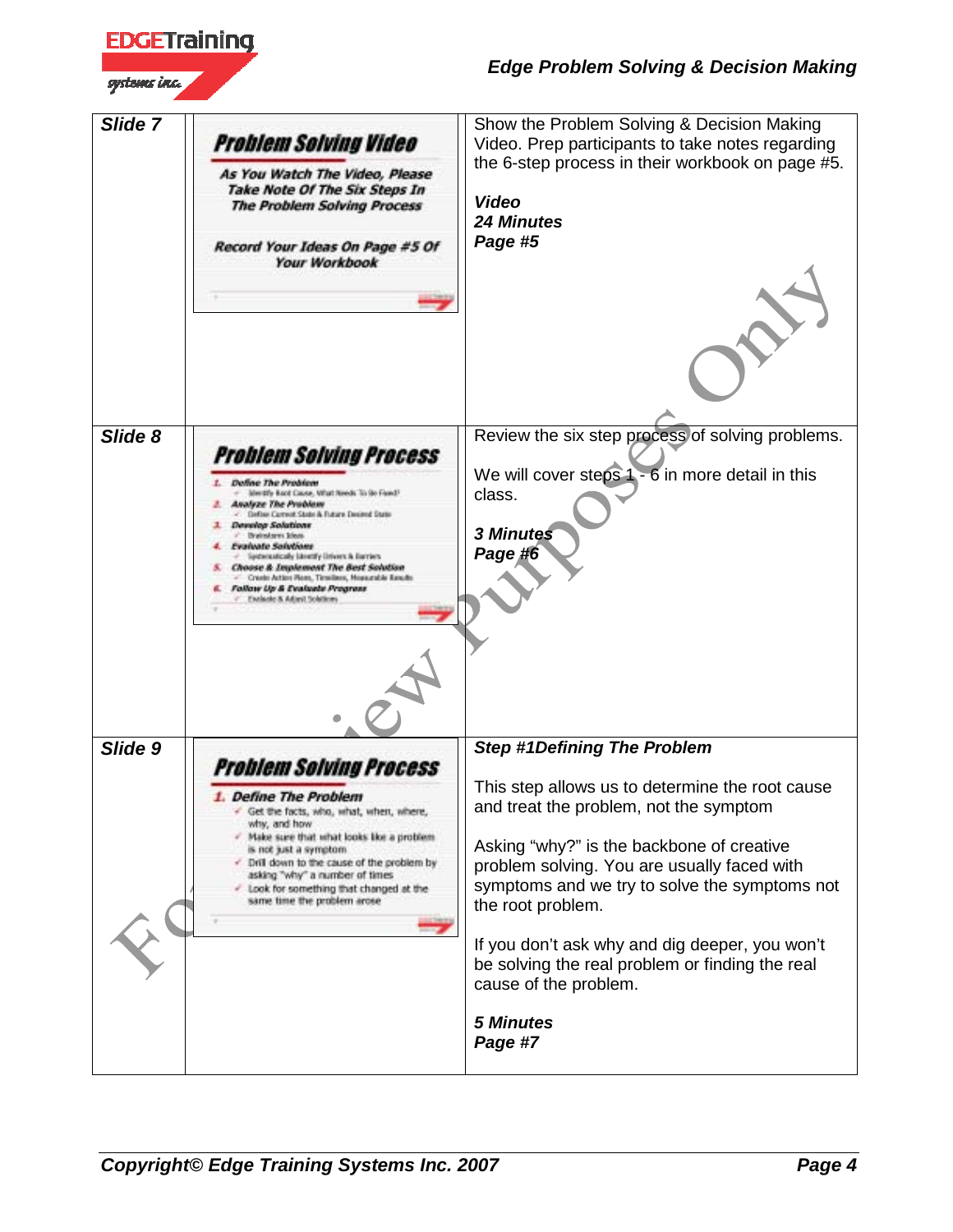

| Slide 10 | <i><b>Root Cause - Ask Why?</b></i>                                                                                                                                                                                                                                                                                                                                        | My car doesn't start. Is that the problem? No,<br>that is a symptom.                                                                                                                                                                                                  |
|----------|----------------------------------------------------------------------------------------------------------------------------------------------------------------------------------------------------------------------------------------------------------------------------------------------------------------------------------------------------------------------------|-----------------------------------------------------------------------------------------------------------------------------------------------------------------------------------------------------------------------------------------------------------------------|
|          | "My car doesn't start."<br>v Is that the problem? We, that is a symptom<br>"Why didn't the car start?" The tuttery is mut.<br>+16 that a problem or a symptom? Probably a symptom.<br>"Why did the battery go dead?"<br>- This forces you to think of all the things that result hill a battery,<br>like a bad alternatur, a loose belt, lack of float in the battery, bid | "Why didn't the car start?" The battery is dead.<br>A dead battery is probably a symptom of the true<br>problem.                                                                                                                                                      |
|          | connection, left the lights on, etc. etc.<br>v You check out all of these possibilities and you fix the tine.<br>problem. If you had a bad alternator and had only replaced the<br>lettery, did you solve the problem?                                                                                                                                                     | "Why did the battery go dead?" This forces you<br>to think of all the things that would kill a battery,<br>like a bad alternator, a loose belt, lack of fluid in<br>the battery, bad connection, left the lights on, etc,<br>etc.<br>You see the value of asking why? |
|          |                                                                                                                                                                                                                                                                                                                                                                            | 2 Minutes<br>Page #8                                                                                                                                                                                                                                                  |
| Slide 11 |                                                                                                                                                                                                                                                                                                                                                                            | Asking why is the backbone of problem solving.                                                                                                                                                                                                                        |
|          | <i>Other Tips / Summary</i>                                                                                                                                                                                                                                                                                                                                                | Break complex problems into smaller parts and                                                                                                                                                                                                                         |
|          | - Asking "why" numerous times is the backbone of<br>problem solving                                                                                                                                                                                                                                                                                                        | solve the small parts.                                                                                                                                                                                                                                                |
|          | - This helps you in determining root cause, to<br>treat the true problems, not symptoms                                                                                                                                                                                                                                                                                    |                                                                                                                                                                                                                                                                       |
|          | - Break complex problems into smaller parts and<br>solve the amail parts.                                                                                                                                                                                                                                                                                                  | When there is disagreement about the problem,                                                                                                                                                                                                                         |
|          | - When having difficulty, step away, let it sink in<br>and go back to it when you are fresh                                                                                                                                                                                                                                                                                | get all the data and facts.                                                                                                                                                                                                                                           |
|          | - Involve other people with different points of<br>Vithi                                                                                                                                                                                                                                                                                                                   | When you are having difficulty in understanding<br>the problem, leave it for a while, let it sink in, go<br>back to it when you are fresh.                                                                                                                            |
|          |                                                                                                                                                                                                                                                                                                                                                                            |                                                                                                                                                                                                                                                                       |
|          |                                                                                                                                                                                                                                                                                                                                                                            | Involve other people with different points of view.                                                                                                                                                                                                                   |
|          |                                                                                                                                                                                                                                                                                                                                                                            | <b>5 Minutes</b><br>Page #8                                                                                                                                                                                                                                           |
|          |                                                                                                                                                                                                                                                                                                                                                                            |                                                                                                                                                                                                                                                                       |
| Slide 12 | Problem Solving Process                                                                                                                                                                                                                                                                                                                                                    | What are you trying to achieve by solving this<br>problem? Involve the people who have a stake<br>in solving the problem. Get their input. Make                                                                                                                       |
|          | 2. Analyze The Problem                                                                                                                                                                                                                                                                                                                                                     | sure that everyone fully understands the problem                                                                                                                                                                                                                      |
|          | Conduct a gap analysis<br>What are we trying to accomplish                                                                                                                                                                                                                                                                                                                 | or you may find that you are getting different                                                                                                                                                                                                                        |
|          | Define the current & the desired state<br>This shows you where you are and where                                                                                                                                                                                                                                                                                           | solution objectives.                                                                                                                                                                                                                                                  |
|          | you want to be<br>Prioritize if more than one objective is                                                                                                                                                                                                                                                                                                                 | The objectives should be specific & measurable.                                                                                                                                                                                                                       |
|          | identified to salve the problem                                                                                                                                                                                                                                                                                                                                            | Paint a picture of the desired result, so that<br>everyone involved can visualize it.                                                                                                                                                                                 |
|          |                                                                                                                                                                                                                                                                                                                                                                            | 2 Minutes<br>Page #9                                                                                                                                                                                                                                                  |
|          |                                                                                                                                                                                                                                                                                                                                                                            |                                                                                                                                                                                                                                                                       |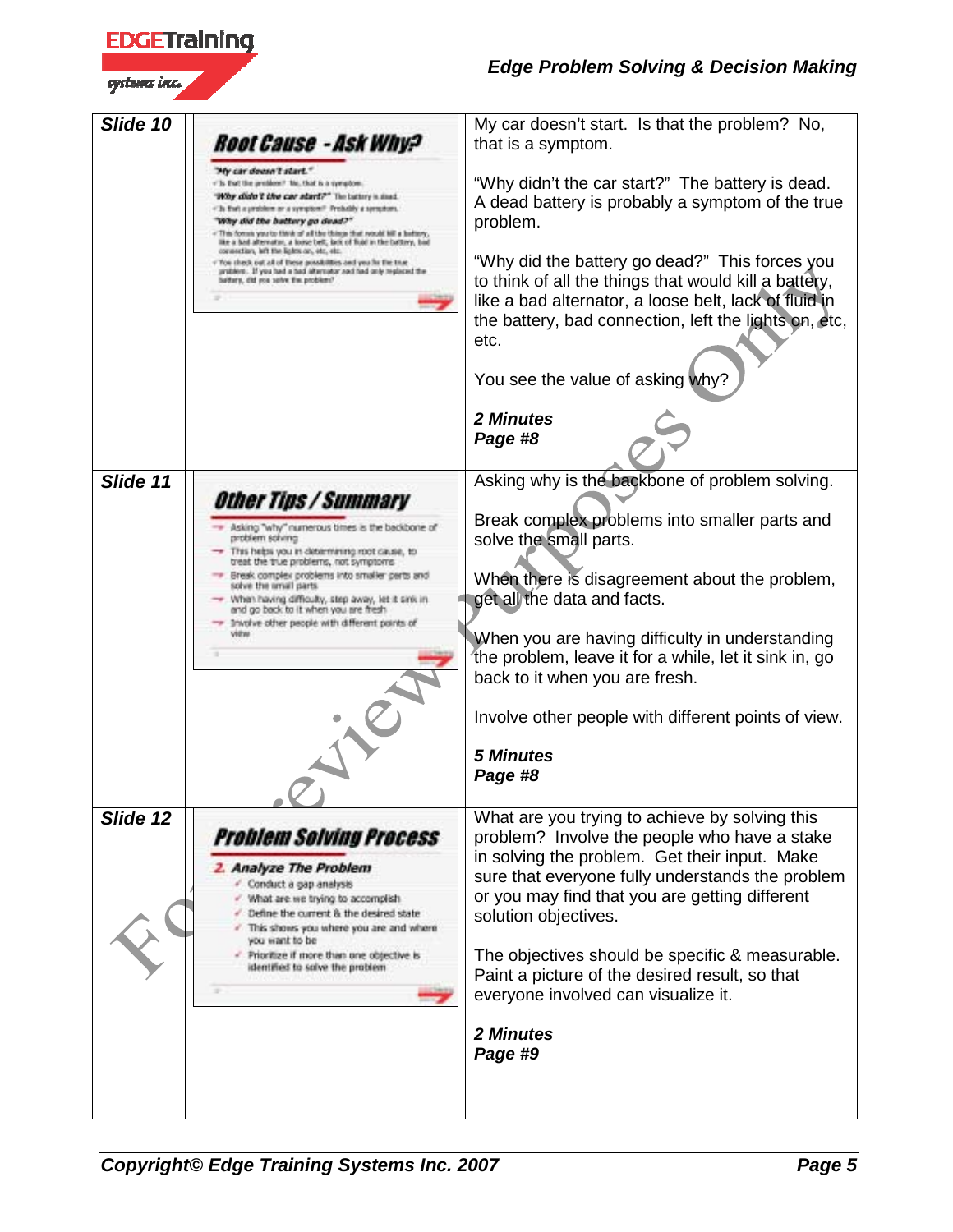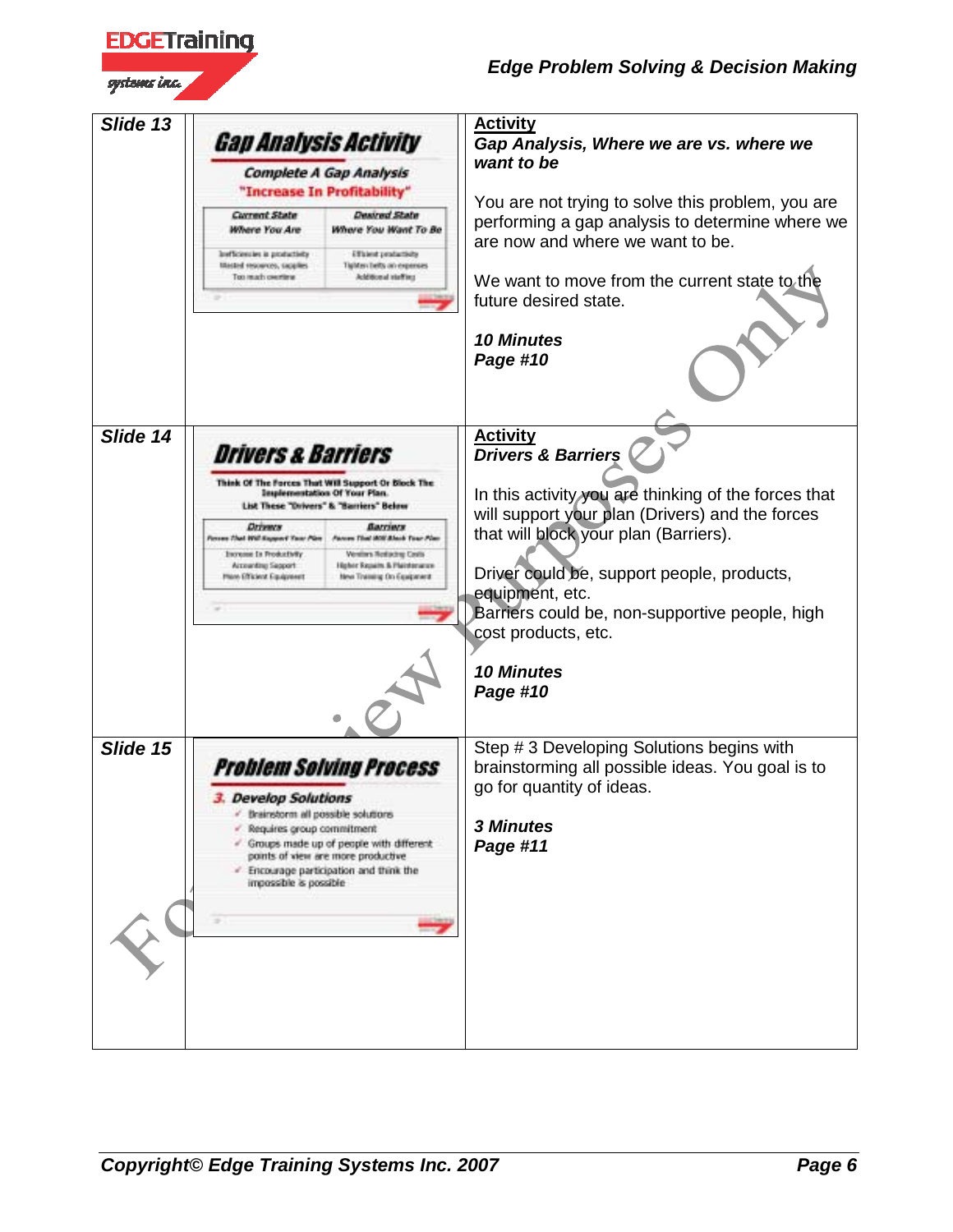

| Slide 16 | Brainstorming Ideas                                                                                                                                                                                                                                                                                                      | Some people are more comfortable sharing their<br>ideas in smaller groups.                                                                                                                                                             |
|----------|--------------------------------------------------------------------------------------------------------------------------------------------------------------------------------------------------------------------------------------------------------------------------------------------------------------------------|----------------------------------------------------------------------------------------------------------------------------------------------------------------------------------------------------------------------------------------|
|          | Allow time to think about the topic<br>Break the group up into smaller groups<br>Realign groups to expose people to new ideas.<br>- Encourage people to speak their mind freely<br>- Incorporate activities that encourage movement                                                                                      | Realign groups, people who spend a lot of time<br>together begin to think alike, promote creativity.                                                                                                                                   |
|          | > Introduce a new train of thought or activity<br>- Actively engage people through questioning<br>» Sidestep to another thought on the same topic<br>> Take a break, add energy, humor or stimulation                                                                                                                    | Encourage people who are hesitant, otherwise,<br>they will just go along with the group to avoid<br>making waves.                                                                                                                      |
|          |                                                                                                                                                                                                                                                                                                                          | Incorporate activities. Stimulate the energy in the<br>room by introducing a new train of thought,<br>taking a break, stretch, joke, throw a ball around.                                                                              |
|          |                                                                                                                                                                                                                                                                                                                          | <b>3 Minutes</b><br>Page #11                                                                                                                                                                                                           |
| Slide 17 | <i><b>Brainstorming Rules</b></i>                                                                                                                                                                                                                                                                                        | Explain the rules of brainstorming. When running<br>a brainstorming session, it is wise to set up                                                                                                                                      |
|          | No judgment -- Do not criticize anyone's ideas<br>Everyone must understand the objective<br>Everyone must participate<br>Quantity - Go for as many ideas as possible.<br>Wild ideas accepted - get playful, far-out<br>Hitchhiking on other ideas is desired<br>Switch your point of view. What if ?<br>Record all ideas | ground rules. The main objective is to set rules<br>that encourage free thinking and participation.<br>3 Minutes<br>Page #12                                                                                                           |
| Slide 18 | dia.<br><b>Brainstorming Activity</b>                                                                                                                                                                                                                                                                                    | <b>Activity</b><br>How do we increase profitability?                                                                                                                                                                                   |
|          | Generate As Many Ideas As Possible<br>How Do We Increase Profitability?<br>Record Your Ideas On Page #13<br>Be Prepared To Report Out To The Group                                                                                                                                                                       | Generate as many ideas as possible. Give<br>participants 15 minutes to record all of their<br>ideas. Then, ask participants to share their ideas<br>and compare if the others had anything different.<br><b>15 Minutes</b><br>Page #13 |
|          |                                                                                                                                                                                                                                                                                                                          |                                                                                                                                                                                                                                        |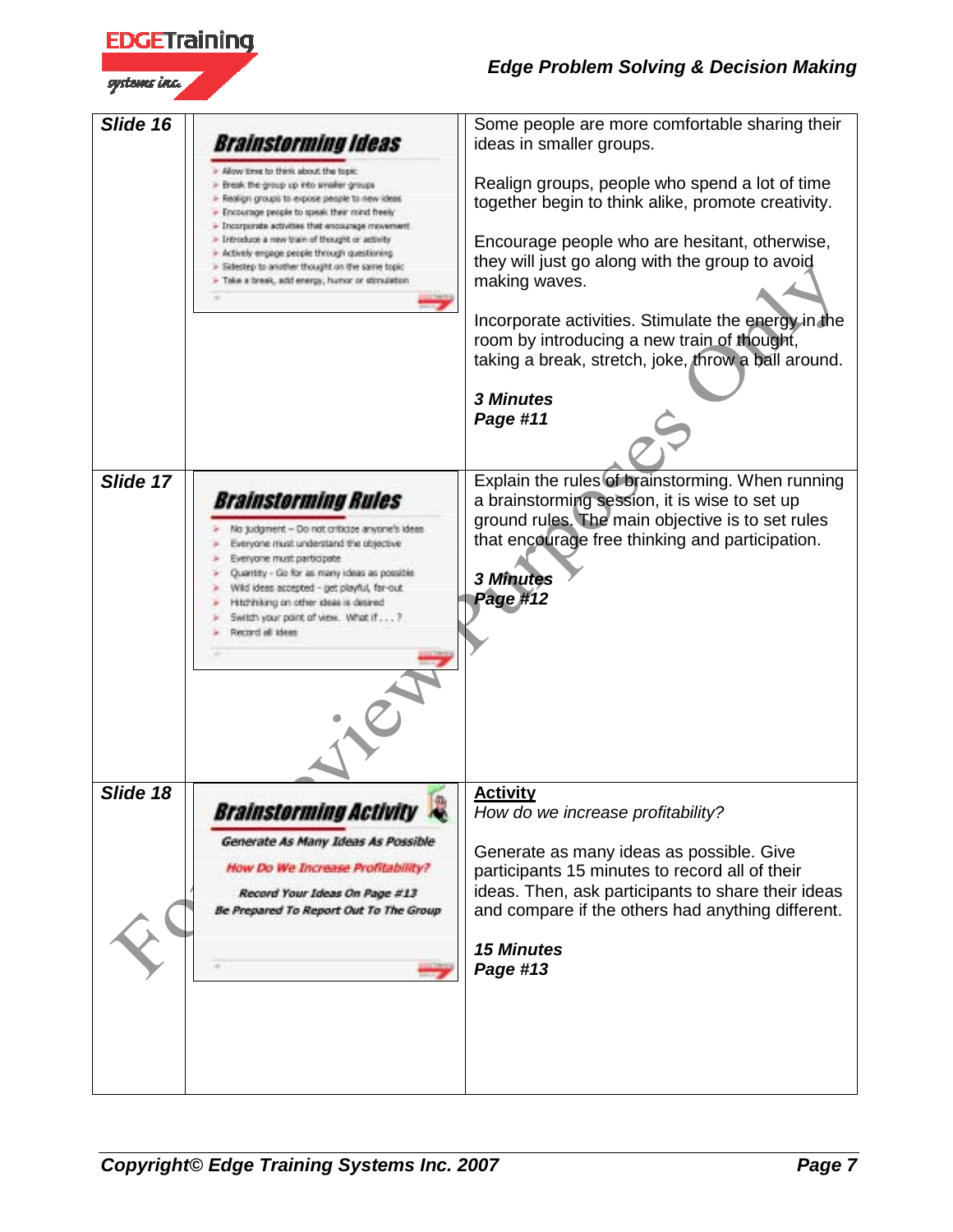

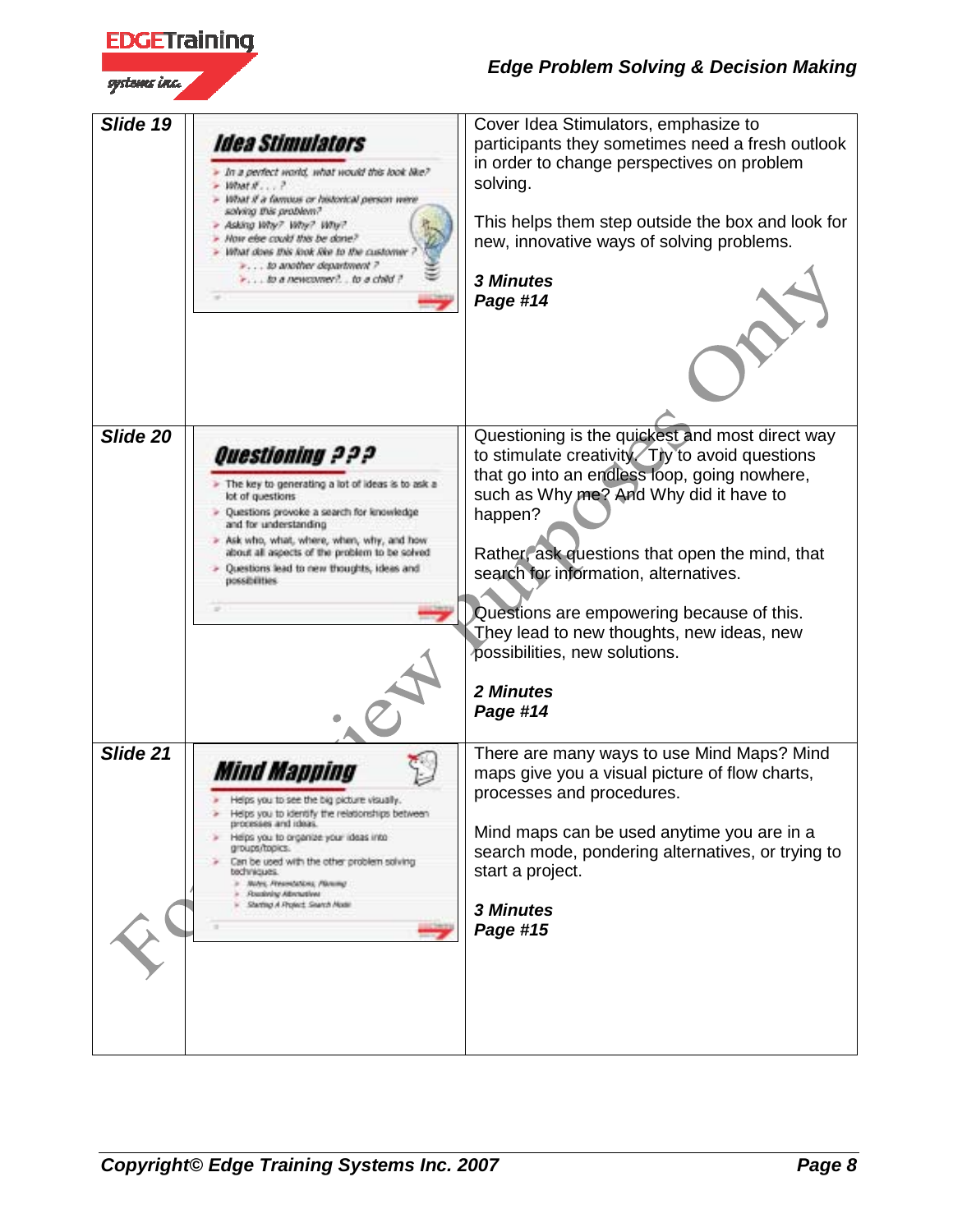

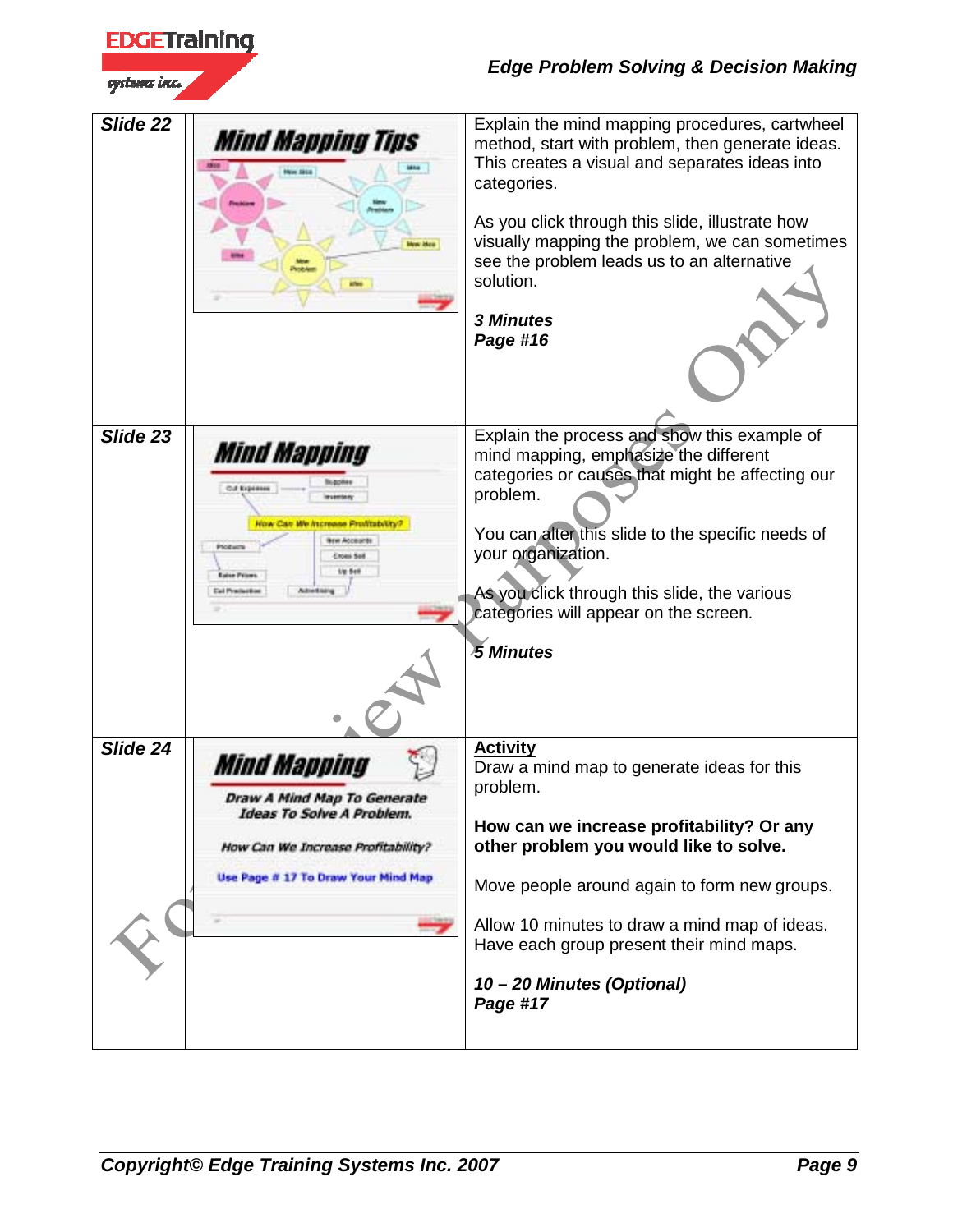

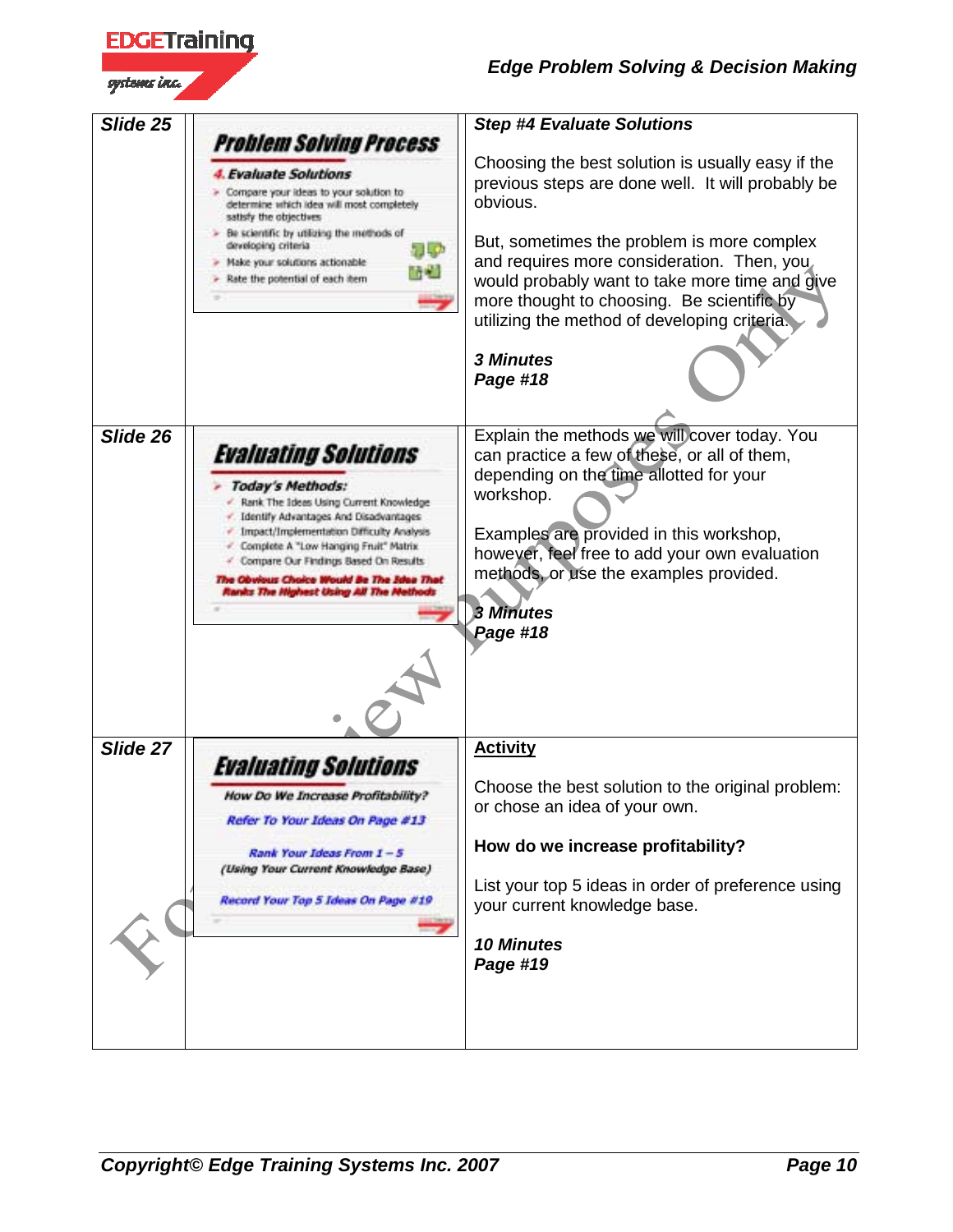

| Slide 28 | <i><b>Evaluating Solutions</b></i><br>How Do We Increase Profitability?<br>Using Your Ideas On Page #19<br><b>Pick Your Top 3 Ideas</b><br>List The Advantages & Disadvantages                                                                                                                    | Instruct participants to list the advantages &<br>disadvantages of their selected problem.<br>This method should help them see the drivers &<br>barriers to their problem.<br><b>10 Minutes</b><br>Page #20                                                                                                                                                                                                                              |
|----------|---------------------------------------------------------------------------------------------------------------------------------------------------------------------------------------------------------------------------------------------------------------------------------------------------|------------------------------------------------------------------------------------------------------------------------------------------------------------------------------------------------------------------------------------------------------------------------------------------------------------------------------------------------------------------------------------------------------------------------------------------|
| Slide 29 | <b>Problem Solving Process</b><br>5. Choose & Implement Best Idea<br>Choose the best idea based on evaluation<br>Design an implementation strategy<br>- Create action plans, time lines, etc.<br>Assign tasks, goals & objectives<br>Determine measurable results<br>- Create a contingency plan- | Choosing the best solution is usually easy if the<br>previous steps are done well. It will probably be<br>obvious.<br>After evaluating the criteria, this will help you in<br>your decision making process. Criteria will<br>change based on the organization, resources,<br>and problem.<br>Now the work of planning, delegating, setting<br>time lines will be critical in the implementation<br>plan.<br><b>3 Minutes</b><br>Page #21 |
| Slide 30 | <i>Impact / Implementation</i><br>Cot il species<br>×<br>×<br>x<br>or Low, 30 in Placitum; 44 in 1924)                                                                                                                                                                                            | Explain the Impact/Implementation Difficulty<br>Analysis. This method allows you to list your<br>ideas, and using your current knowledge base,<br>helps determine the level of business impact and<br>the level of implementation difficulty.<br>The ideal solution will have a high level of<br>business impact and a low level of<br>implementation difficulty.<br>8 Minutes (Optional Activity)<br>Page #22                           |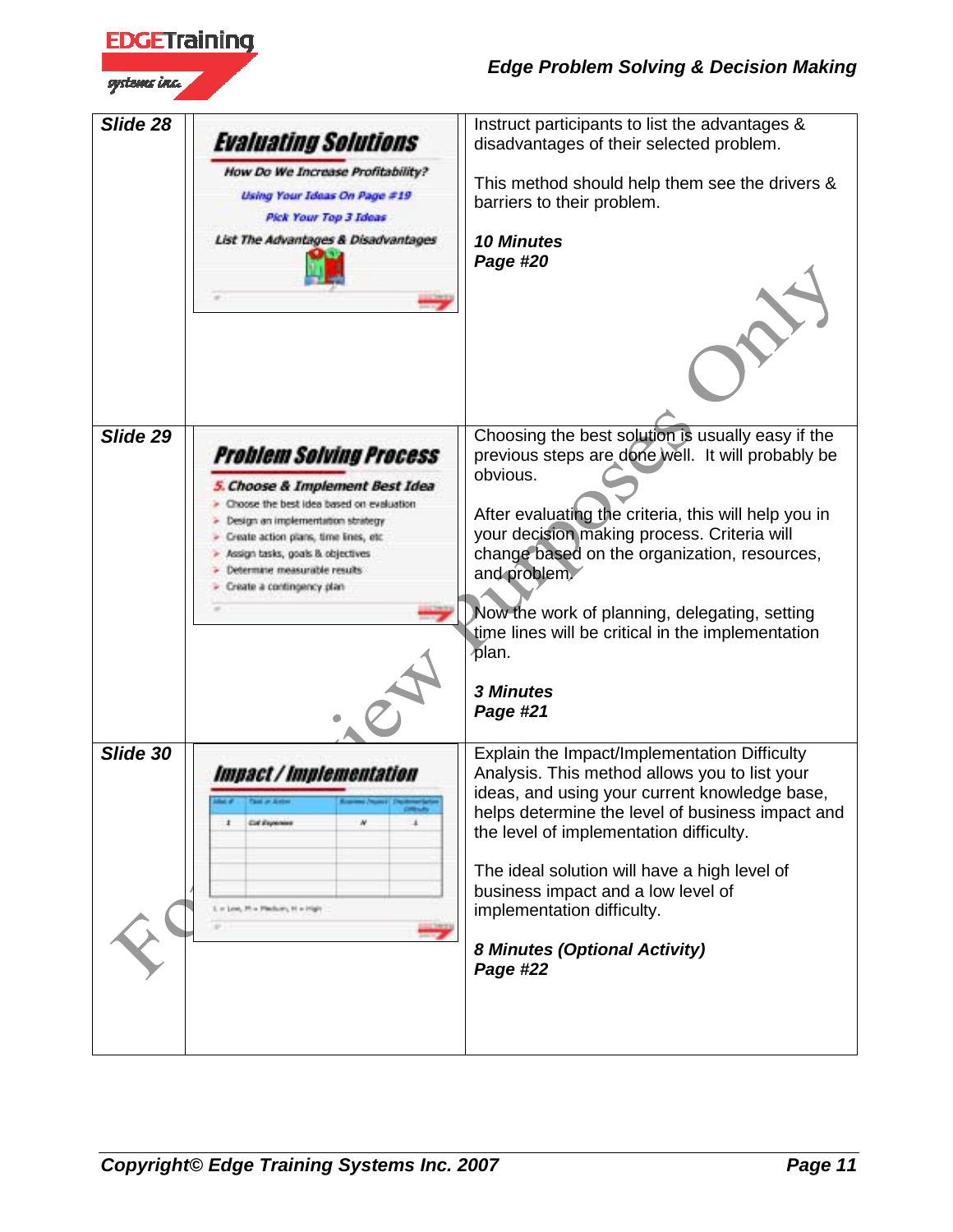

| Slide 31 | Low Hanging Fruit Matrix<br>Nestian<br>1.ow<br><b>Hodcar</b><br>Level of Kosiness Angu                                                                                                                                                                                                                                                                                                                                                                                                                      | The Low Hanging Fruit Matrix allows you to take<br>your Business Impact and Implementation<br>Difficulty and plot in on the matrix to catch the<br>"Low Hanging Fruit".<br>Plot your ideas in the matrix as it relates to<br>difficulty & impact. The example here shows idea<br>#1 has a low level of difficulty with a high level of<br>impact.<br>Again you are looking for the lowest level of<br>difficulty with the highest business impact.<br>10 Minutes (Optional Activity)<br>Page #23 |
|----------|-------------------------------------------------------------------------------------------------------------------------------------------------------------------------------------------------------------------------------------------------------------------------------------------------------------------------------------------------------------------------------------------------------------------------------------------------------------------------------------------------------------|--------------------------------------------------------------------------------------------------------------------------------------------------------------------------------------------------------------------------------------------------------------------------------------------------------------------------------------------------------------------------------------------------------------------------------------------------------------------------------------------------|
| Slide 32 | <b>Problem Solving Process</b><br><b>6. Follow Up &amp; Evaluate Progress</b><br>Follow through with solutions.<br>Establish accountability<br>Monitor and track progress<br>Evaluate results and adjust solutions<br>> Fall back on your contingency plan if needed                                                                                                                                                                                                                                        | The final step is to follow up and evaluate<br>progress. This is key to the successful<br>implementation of your solution and probably the<br>area we most often forget.<br>Follow up by explaining the importance of<br>evaluating your ideas and tracking progress.<br>If our solution does not work, we may be forced<br>to fall back on our contingency plan to achieve<br>the desired results.<br><b>3 Minutes</b><br>Page #24                                                              |
| Slide 33 | Problem Solving Process<br><b>Define The Problem</b><br>lder@ly Root Cause, Mfurt Needs To the Food?<br><b>Analyze The Problem</b><br>Geller Current State & Future Dealed State<br><b>Develop Solations</b><br><b>University of Alberta</b><br><b>Evaluate Salvoons</b><br>Spotsmanically Librarily Drivers & Europe's<br><b>Choose &amp; Implement The Best Solution</b><br>- Creato Action Rens, Timelines, Measurable Kenuths<br><b>Follow Up &amp; Evaluate Program</b><br>C Exclude & Adapt Soletions | Final review the six step process of solving<br>problems. Explain the importance of following<br>each step and not taking any shortcuts in this<br>process.<br>This also might be a good time to check for<br>understanding or answer any questions the<br>participants may have on the six-step process.<br>3 - 10 Minutes (Depending on questions)<br>Page #25                                                                                                                                 |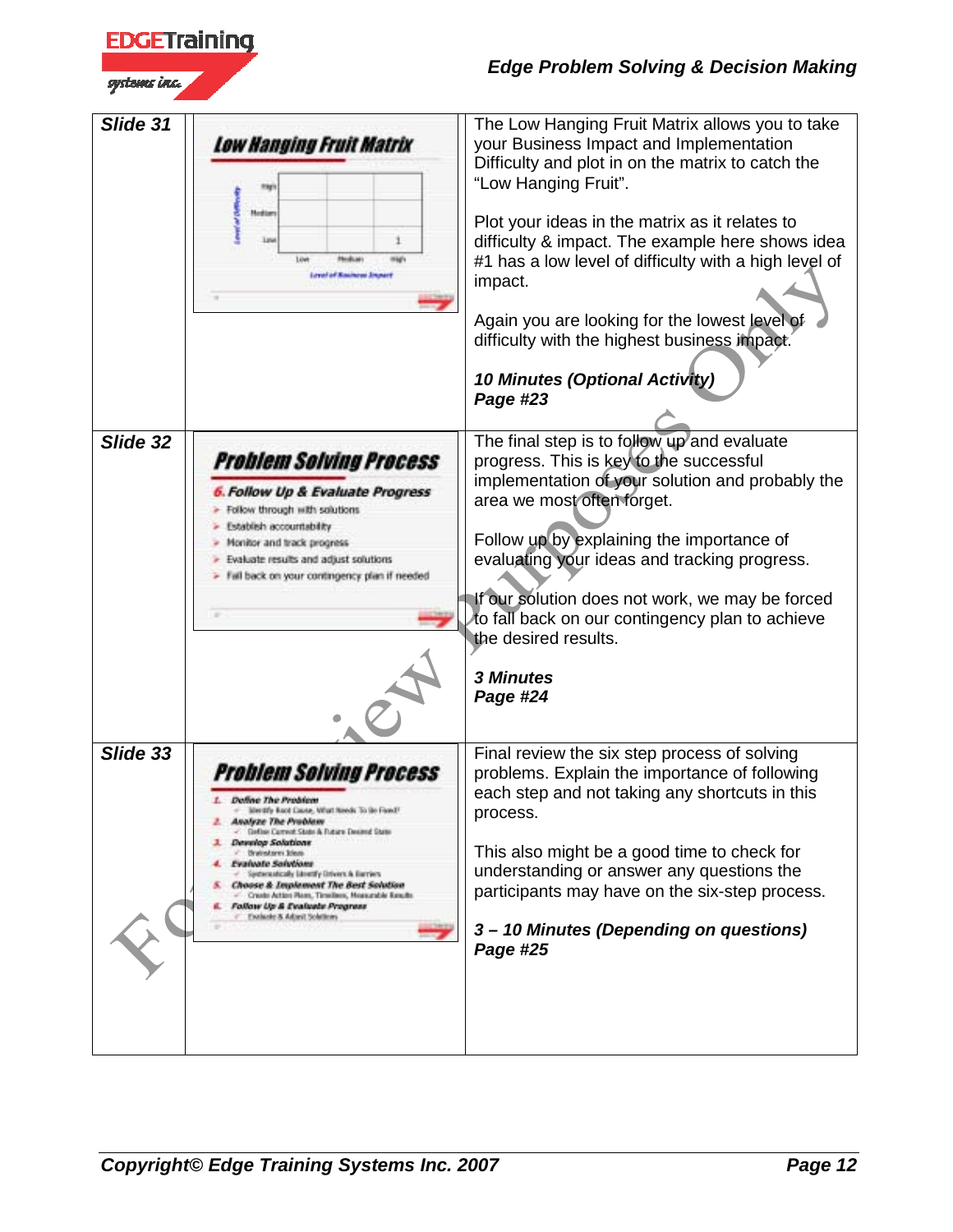

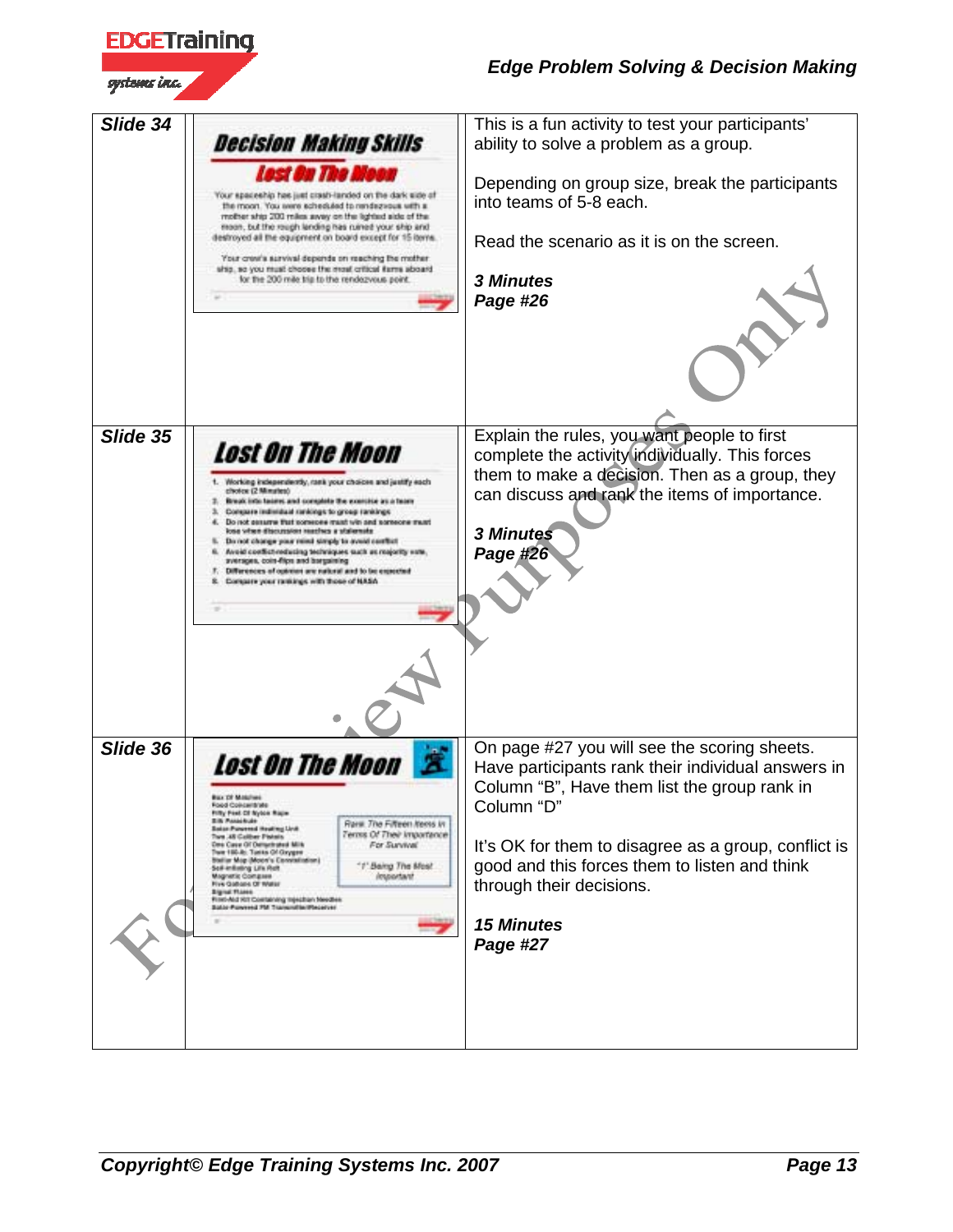